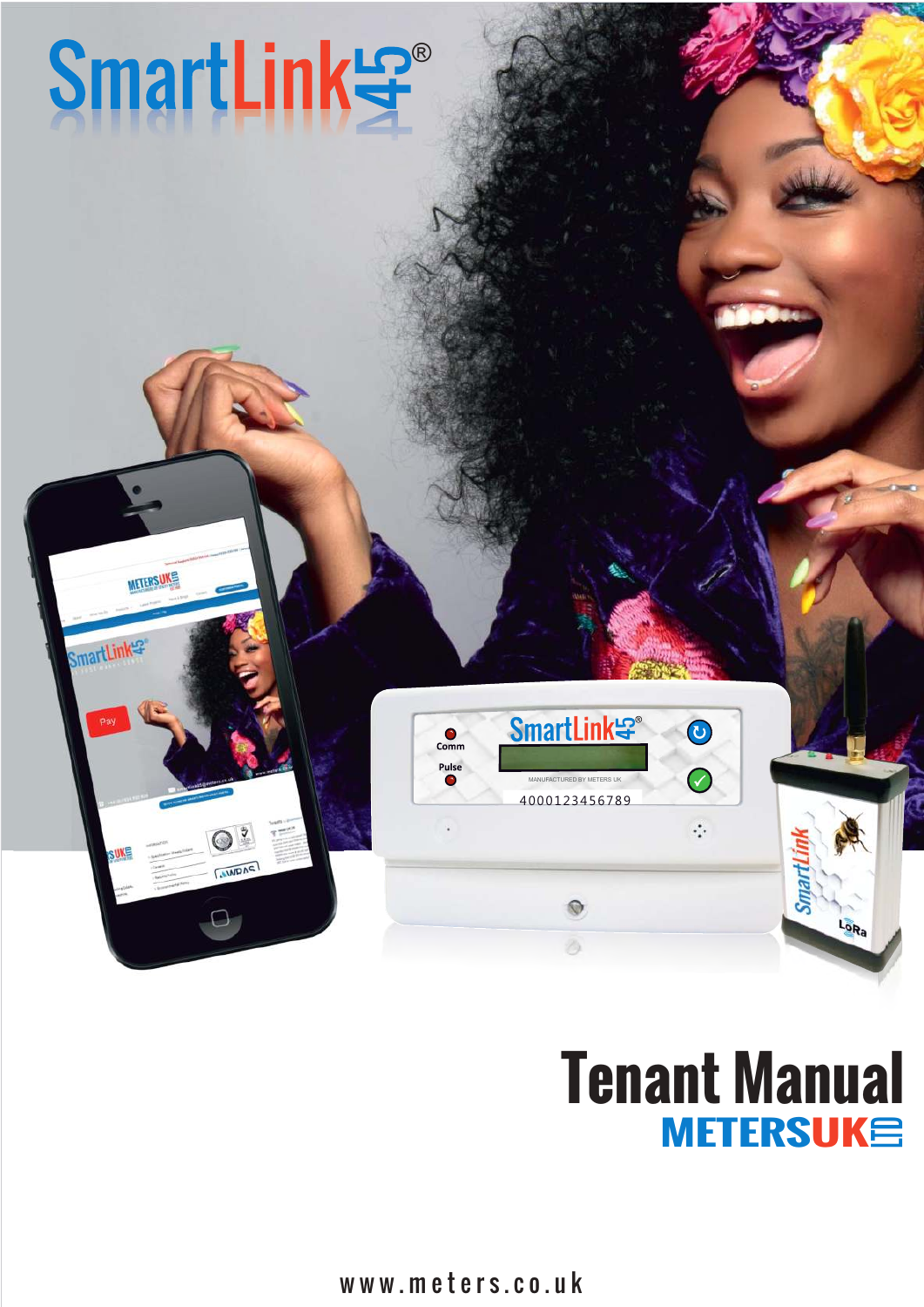## **INSTRUCTIONS**

Welcome to SmartLink. All your utilities will be paid online. This is a pay-as-you-go system and all utilities are prepaid. In order to set up your account, please take note of the **SERIAL NUMBER** found at the front of your SmartLink meter, as this will be needed when logging into the website.



Details of the meter number and allocation will be shown above the payment button. This is to ensure that the meter number entered and the address match. If the meter number has not been entered correctly you can press the **CHANGE** button, which will take you back a page, where you can re-enter your meter number.

Top up this meter or see previous payments:

Meter No: 400456789123 Name/Location: Flat no. 4, Test UK **Change** Change

Enter your email address for payment confirmation to be forwarded to you. Payment amount will not appear if this is not entered.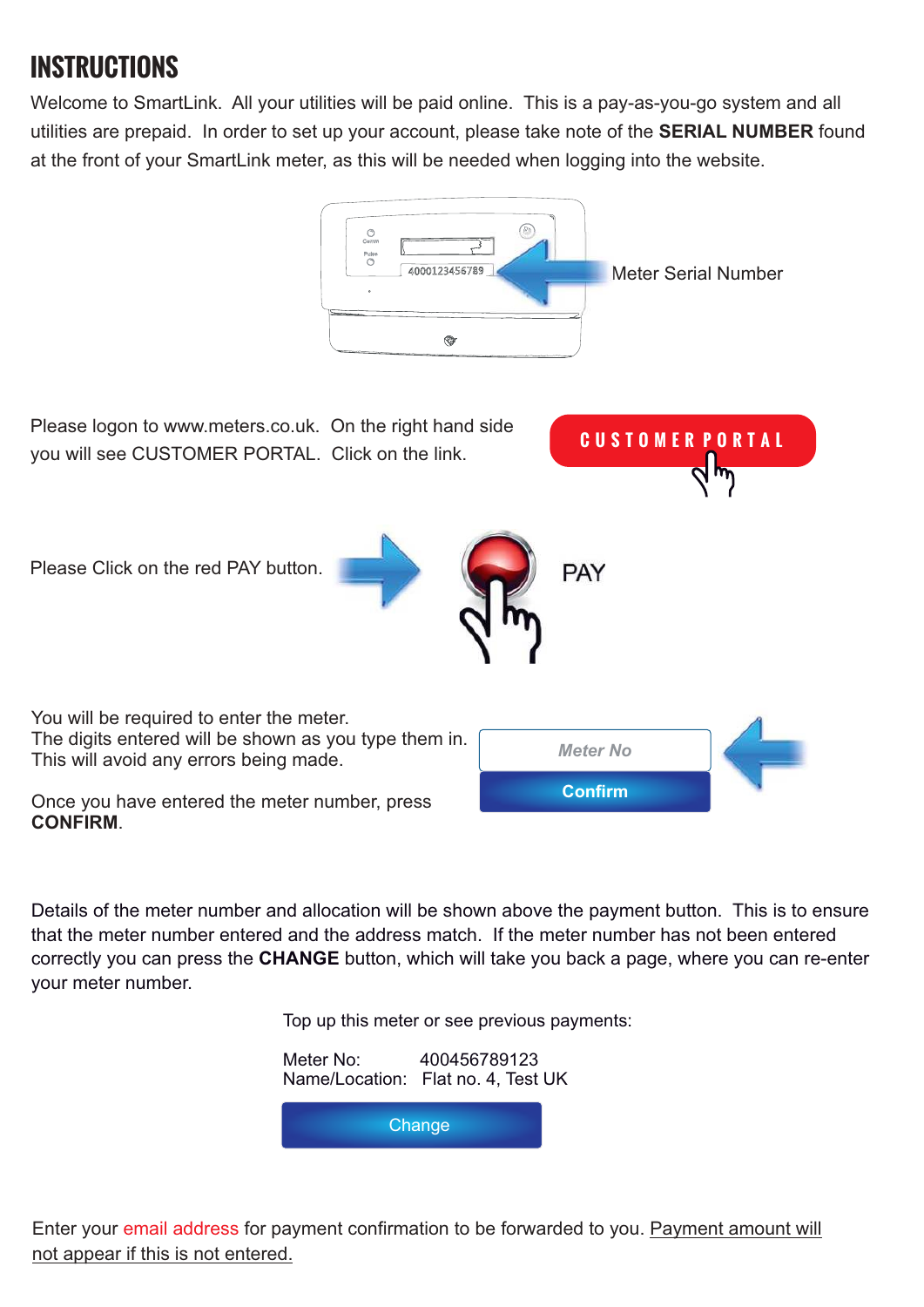Press the down arrow  $\blacktriangledown$  and select the amount you would like to pay.



Once the amount has been selected, a green box stating PAYMENT will appear. Click to proceed.

The next screen with show you the order reference number and the amount you agree to purchase. You will need to select the method of payment, by clicking on one of the icons listed - *usually VISA.* 

| Order reference :<br>GBP<br>Total charge:               |  |
|---------------------------------------------------------|--|
| Beneficiary : Meters UK Limited                         |  |
| Please select a payment method by clicking on the logo. |  |
| <b>VISA <b>SEE</b></b>                                  |  |
|                                                         |  |
| Can Factually pay with my Maestro card?                 |  |
|                                                         |  |
| <b>POWERED BY</b><br>barclaycard                        |  |

Once you click on the bank icon, it will bring you onto the Secure Payment Page. Enter your card number, expiry date and the verification code and press, **Yes, I Confirm my payment**

|             | Order reference :                                  |  |
|-------------|----------------------------------------------------|--|
|             | Total charge: 20.00 GBP                            |  |
|             | Beneficiary : Meters UK Limited                    |  |
|             | Pay with : VISA                                    |  |
|             | Cardholder's name":                                |  |
|             | Card number":                                      |  |
|             | $\vee$<br>Expiry date (mm/yyyy)" :<br>$\checkmark$ |  |
|             | Card verification code":<br>What is this?          |  |
|             | * Mandatory fields                                 |  |
|             | Yes, I confern my payment                          |  |
| Verified by | <b>POWERED BY</b>                                  |  |
| <b>VISA</b> | barclaycard                                        |  |
|             |                                                    |  |
|             | Back                                               |  |

If you would like to change the amount you want to pay, press the  $\blacksquare$  Back button. **Back**

Once the payment has been processed, the paid amount will be credited remotely to your meter.

Please give the system 5 minutes to top the meter up. If the meter is not topped up within 20 minutes, please reset the meter (instructions are on the next page).

#### **HOW MUCH CREDIT IS ON THE METER**

To see how much credit you have left on your meter, check the physical SmartLink meter. The default

screen shows how much money is on the meter, to show the screen press the  $GREEN$   $\checkmark$  button. **CR £ 0.00**

### **REPORTS**

Should you wish to check how much you have paid over a period of time you can do so on the first page when you login. Below the payment selection you will see two boxes with dates. You can select your date range, press **a**  $R = 2$  and you will be able to see all your transactions for the period selected. **REPORT**